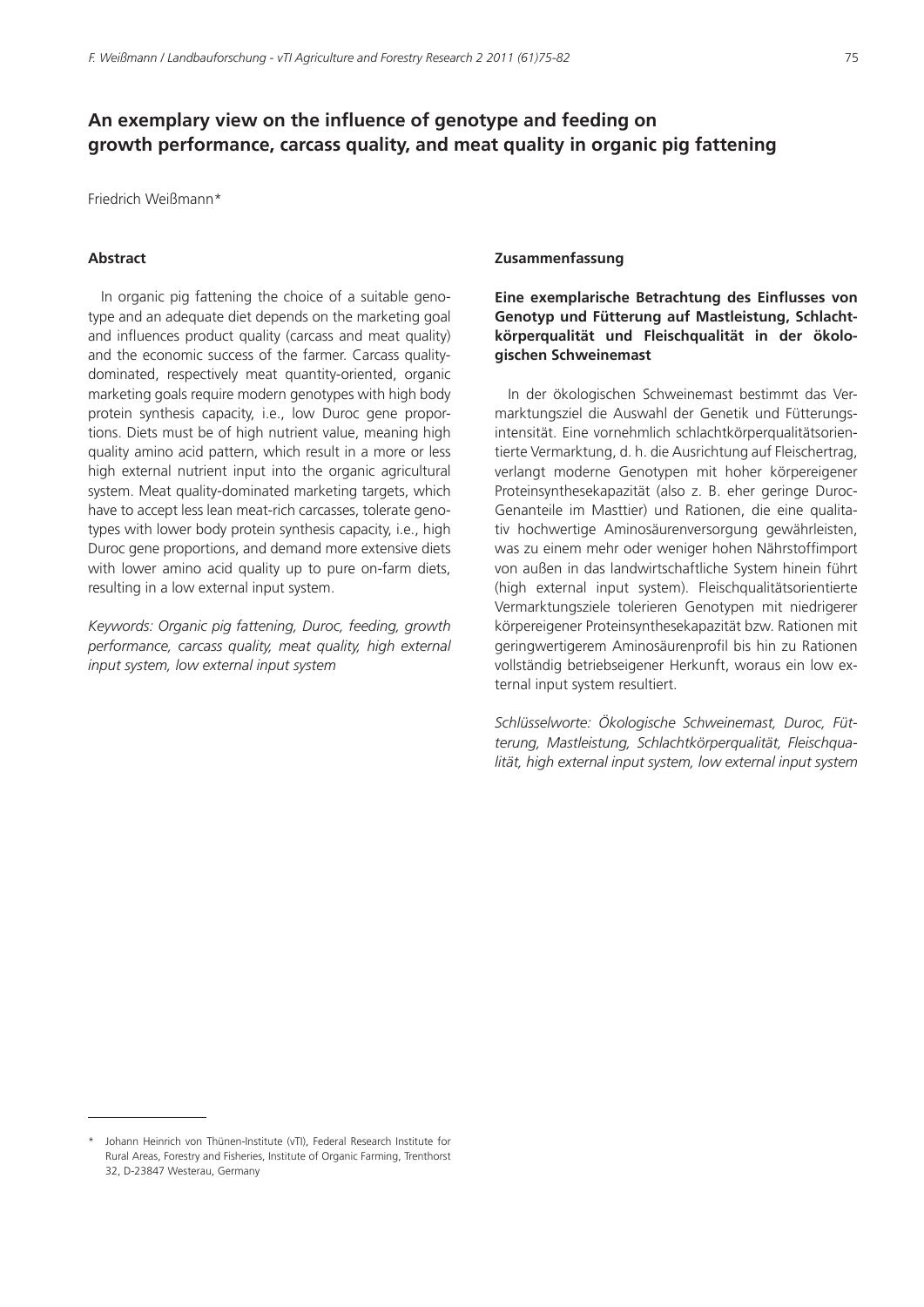### **Introduction**

In organic pig fattening the choice of a suitable genotype and an adequate diet depends on the marketing goal and strongly influences product quality, i.e., carcass and meat quality, and the economic success of the farmer.

Market-partners demand the consideration of Duroc genes in the fattener due to expected positive effects on meat quality (Laube et al., 2000; Mörlein et al., 2007) and in order to enhance market appearance, e.g., in the organic pork segment of tegut® (Euen, 2008), one of the most important organic food retailers in Germany. In contrast, increasing Duroc gene proportions are associated with decreased body protein synthesis (Ellis et al., 1996), leading to inferior carcass quality and value creation. Against this background, it was the aim of the subsequent presented study to deduce the optimal Duroc gene percentage against the carcass-quality based, i.e. lean-meat quantity dominated marketing goal in organic pork marketing with fatteners of varying Duroc gene proportion; (experiment 1 – Influence of Genotype: varying Duroc gene proportion). A synopsis of this trial is published by Brandt et al. (2009).

The diet also strongly influences product quality, including carcass quality or meat quality, growth performance and the economic success of organic pig fattening. Whereas in organic monogastric feeding the demand-covering energy supply is unproblematic, the demand-covering supply of the first two limiting amino acids, Lysine and Methionine, presents considerable difficulties for the following reasons (Zollitsch et al., 2004; Wlcek und Zollitsch, 2004): (i) insufficient amino acid pattern of the available cereals and grain legumes, (ii) missing availability of alternative feed supplements because of (a) unsolved planting risks (e.g. rape, rape-cake), (b) problematic genuine origin (e.g. soy, soy products, incl. GMO-complex), (c) missing primary products of organic origin (e.g. potato protein) and (d) explicit ban on further options (e.g. extracted soy bean meal, crystalline amino acids). It is obvious that the future EU regulation, requiring solely the use of feed ingredients of 100 % organic origin, exacerbates the problems instead of reducing them. The expected unbalanced diets are without relevance for the health of fattening pigs, but tend to result in economic losses due to impaired growth performance and carcass quality, i.e., lean meat percentage, whereas lipid-based meat quality traits could be influenced positively (Sundrum et al., 2000; Zollitsch, 2007). This study thus compares the influence of a pure on-farm finishing diet (as an example of Methionine deficiency in solely farm grown diets) with a mixed finishing diet (consisting of farm grown, regionally available, and imported feed ingredients) on growth performance, carcass quality, meat quality and economic traits; (Experiment 2 – Influence of feeding: mixed versus pure on-farm finishing diet).

A short communication of the trial is published by Weißmann et al. (2004).

#### **Material and methods**

### *Experiment 1 – Influence of genotype: varying Duroc gene proportion*

The trial was performed at the testing station in Rohrsen of the Agricultural Chamber of Lower Saxony, Germany using two runs in 2008 and 2009, respectively. The paper deals with the results of the first run in 2008, including 96 fattening pigs with an increasing Duroc gene proportion. Due to the loss of three animals, 93 fatteners remained for analysis (Table 1). The GLW \* GLR (GLW: German Large White, GLR: German Landrace) dam genotype of the fatteners without Duroc gene proportion was a commercial Dan-Hybrid® sow, the GLW \* GLR dam genotype of the fatteners with 50 % Duroc gene proportion was a commercial BHZP® sow (BHZP: Bundes-Hybrid-Zucht-Programm – a commercial German breeding programme), whereas the Du \* GLR (Du: Duroc) dams of the fatteners with 25 % and 75 % Duroc gene proportion were crossbred sows of the same herd of the Institute of Animal Genetics, Friedrich Loeffler-Institut (FLI) in Mariensee, Germany. The terminal sire lines consisted of a various number of boars used in form of artificial insemination. All fatteners were individually identified by electronic ear tags on the occasion of initial weighing and grouping at the performance testing station.

#### Table 1:

Genotypes<sup>1</sup> and number of animals in the first run (experiment 1)

| Ter-<br>minal<br>sire | $Cross-$<br>bred<br>SOW<br>$(sire *$<br>dam) | <b>Notation</b>  | Duroc<br>gene<br>propor-<br>tion | Number of animals |         |       |
|-----------------------|----------------------------------------------|------------------|----------------------------------|-------------------|---------|-------|
|                       |                                              |                  |                                  | Castrates         | Females | Total |
| Pi                    | $DE * DL$                                    | $Pi * (DE * DL)$ | $0\%$                            | 13                | 11      | 24    |
| DE                    | $Du * DL$                                    | $DE * (Du * DL)$ | 25 %                             | 14                | 14      | 28    |
| Du                    | $DE * DL$                                    | $Du * (DE * DL)$ | 50%                              | 12                | 12      | 24    |
| Du                    | $Du * DL$                                    | $Du * (Du * DL)$ | 75 %                             | 12                | 5       | 17    |

1 DE = Deutsches Edelschwein (German Large White),

DL = Deutsche Landrasse (German Landrace), Du = Duroc, Pi = Piétrain

Animal keeping was in accordance with the EC Regulation 1804/99. The naturally ventilated external climate housing system consisted of 16 pens with straw bedding but without an extra outdoor area. The stocking rate was six animals per pen with an indoor area access of 2  $m<sup>2</sup>$  per animal. Drinking water was offered by one nipple water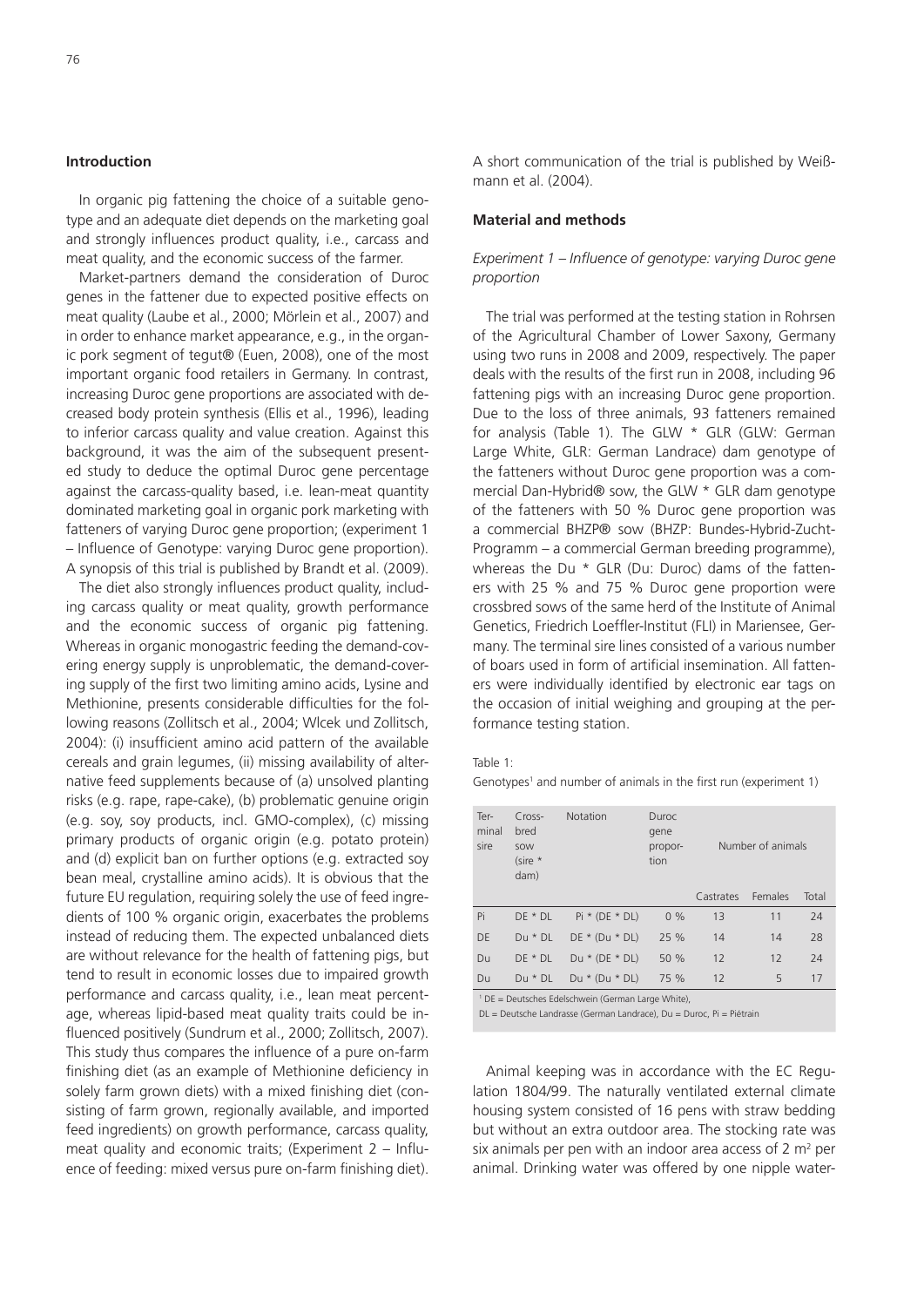ing spot per pen. The pelletised diet was of 100 % organic origin. It consisted of an initial diet (13.3 MJ ME, Lysine-ME-ratio: 0.87) up to about 45 kg live weight and a final diet (12.5 MJ ME, Lysine-ME-ratio: 0.64) both fed *ad libitum* in one self-feeder per pen, which was filled every day.

The fattening period ranged from about 28 kg live weight to about 118 kg live weight. Net feed consumption was recorded daily, weighing occurred weekly. When the animals reached  $> 112$  kg live weight, they were slaughtered the subsequent week. Slaughtering took place after a standardised overnight resting period and CO<sub>2</sub> stunning in the abattoir of the FLI Institute of Animal Genetics in Mariensee, 36 km away from the testing station.

Feed conversion ratio was calculated as group average, the remaining criteria of growth performance, carcass quality and meat quality were individually recorded. The whole procedure of data collection followed the federal standard of the German testing stations (ZDS, 2007). In addition, the intramuscular fat content in the *Musculus longissimus dorsi* (*M.l.d.*) was estimated by Near-Infrared-Transmission spectroscopy (NIT). The according criteria of growth performance, carcass and meat quality can be seen in the following chapter "Results and discussion". Sensory meat quality will be presented after the analysis of the whole trial.

The data were analysed with the analysis of variance procedure. The general linear model consisted of the fixed effects genotype (0 %, 25 %, 50 %, 75 % Duroc gene proportion), sex (castrates, gilts) and their interaction (genotype \* sex); additional covariates were live weight at start of fattening for fattening traits and live weight at slaughter for carcass and meat traits. Genotype \* sex-interaction did not exist for all subsequently presented fattening, carcass, and meat traits.

### *Experiment 2 – Influence of feeding: mixed versus pure on-farm finishing diet*

The trial was performed at the above-mentioned testing station in Rohrsen in the year 2004. A total of 64 animals of the genotype (Pi \* Hampshire) \* (Du \* DL) were divided into a control group and an experimental group, each with 16 castrates and 16 females. Two animals were excluded from data analysis: one castrate due to clear failing the intended live weight at the end of fattening, and one carcass of a castrate due to loss at the commercial abattoir.

Housing conditions were the same as described above for Experiment 1, except for a stocking rate of four animals per pen with a resulting indoor area access of  $> 2$  m<sup>2</sup> per animal. The fattening period ranged from about 20 kg live weight to about 118 kg live weight and was divided into an initial and finishing period. During the initial period of up to about 50 kg live weight, both groups received the

same mixed diet consisting of on-farm grown, regionally available and imported feed (soy and soy products) ingredients. During the finishing period, one half of the animals got a mixed diet along the same line (control group), whereas the other animals got a solely on-farm based diet (experimental group), leading to the experimental design and the diet characteristics described in Table 2. The feed composition was analysed by a commercial laboratory.

#### Table 2:

Experimental design and diet characteristics (experiment 2)

|                                                                         |               | Initial period                       |                  | Finishing period        |  |
|-------------------------------------------------------------------------|---------------|--------------------------------------|------------------|-------------------------|--|
|                                                                         |               | $Control +$<br>experimental<br>group | Control<br>group | Experimen-<br>tal group |  |
|                                                                         |               | Mixed diet                           | Mixed diet       | On-farm<br>diet         |  |
| Castrates/Females                                                       | n             | 30/32                                | 15/16            | 15/16                   |  |
| Feed ingredients                                                        |               |                                      |                  |                         |  |
| Winter barley (on-farm)                                                 | $\%$          | 21                                   | 10               |                         |  |
| Winter wheat (on-farm)                                                  | $\%$          | 22                                   | 21               | 35                      |  |
| Winter rye (on-farm)                                                    | $\%$          | $-$                                  | 10               | 5                       |  |
| Triticale (on-farm)                                                     | $\%$          | $-$                                  | 18               | 6                       |  |
| Field beans (on-farm)                                                   | $\%$          | 6                                    | 12               | 19                      |  |
| Field peas (on-farm)                                                    | $\frac{0}{0}$ | 12                                   |                  | 19                      |  |
| Lupines (on-farm)                                                       | $\%$          | $ -$                                 | - -              | 14                      |  |
| Wheat bran (regional)                                                   | $\%$          | 19                                   | 7                |                         |  |
| Sunflower cake (regional)                                               | $\%$          |                                      | 5                |                         |  |
| Soybeans, toasted<br>(import)                                           | $\%$          | 5                                    | $\overline{2}$   |                         |  |
| Soycake (import)                                                        | $\%$          | 13                                   | 13               |                         |  |
| Minerals                                                                | $\%$          | $\overline{2}$                       | $\overline{2}$   | $\overline{2}$          |  |
| Feed composition (referring to original substance with 89 % dry matter) |               |                                      |                  |                         |  |
| Metabolisable Energy, ME                                                | MJ/kg         | 13,1                                 | 13,0             | 12,7                    |  |
| Crude protein                                                           | g/kg          | 176                                  | 175              | 180                     |  |
| Lysine                                                                  | g/kg          | 9,3                                  | 8,1              | 9,1                     |  |
| Methionine                                                              | g/kg          | 2,3                                  | 2,4              | 1,8                     |  |
| Methionine + Cystine                                                    | g/kg          | 5,4                                  | 5,4              | 4,7                     |  |
| Ca                                                                      | g/kg          | 7,9                                  | 7,1              | 7,4                     |  |
| P                                                                       | g/kg          | 5,7                                  | 5,4              | 5,4                     |  |
|                                                                         |               |                                      |                  |                         |  |

The criteria of growth performance, carcass quality, and meat quality (only pH-value 45 min. *post mortem*) were recorded in the same way as described above for Experiment 1.

The two feeding groups were statistically compared using the t-test procedure at 5 % significance level.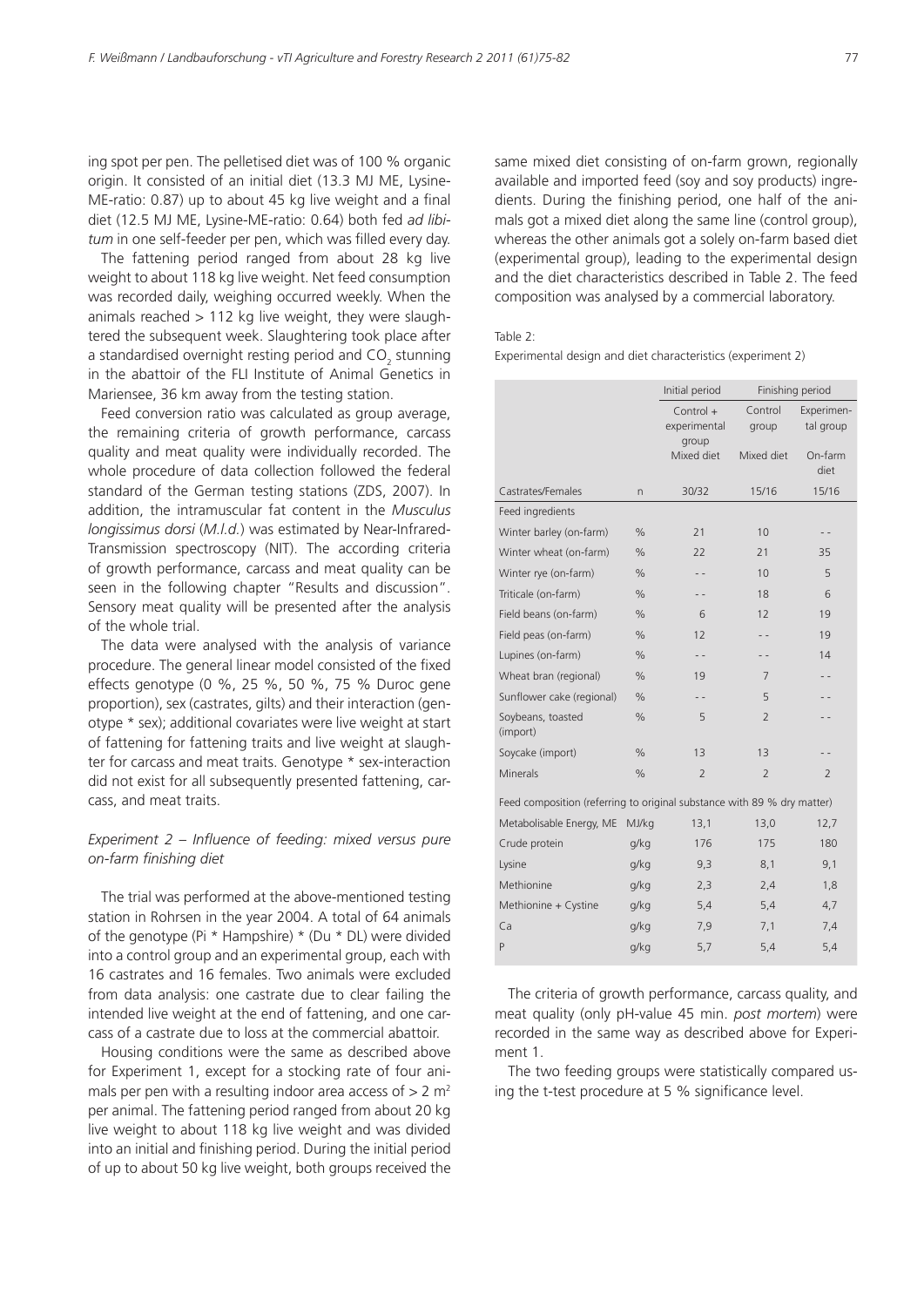#### **Results and discussion**

### *Experiment 1 – Influence of genotype: varying Duroc gene proportion*

Table 3 depicts aspects of growth performance, carcass quality, and meat quality of fatteners with increasing Duroc gene proportion. The daily weight gain is on a very high level, but not affected by the varying Duroc gene proportion. Feed conversion ratio with 2.7 and 2.8 for the three genotypes from zero up to 50 % Duroc gene portion ranges on a very good level compared to organic feeding conditions (Millet et al., 2004) whereas feed conversion ratio of the 75 % Duroc gene proportion group significantly worsens to 3.1, which is in fact still good compared to organic field data worse than 4 (Löser & Deerberg, 2004). The results of daily weight gain and feed conversion ratio (Table 3) do not support the assumption of Blasco et al. (1994) that Duroc gene proportion improves growth performance of the fattener, but is in accordance with the findings of Jüngst & Tholen (2007) that Duroc as sire line impairs feed conversion ratio compared to Piétrain as sire line. The impaired feed conversion ratio of the animals with 75 % Duroc gene proportion seems to be the result of the pigs' decreased feed energy mobilisation due to their increased body fat synthesis (Kapelanski et al.; 2001), characterised by the lowest lean meat content, the smallest meat area, and the highest leaf fat weight of the animals in that group (Table 3). At the same time it is conspicuous that the development of the carcass traits in Table 3 is not synchronous to the increasing Duroc gene portion, as could be expected. This seems to be the effect of the mother's genotype. The sows in the 50 % Duroc gene proportion group are commercial hybrids highly selected for carcass quality. In contrast the Du \* DL sows of the remaining two groups are less intensively selected cross breeds, especially produced for the present experiment by the research farm. However, the decreasing carcass quality with increasing Duroc gene portion could be expected and is in accordance with other findings (Ellis et al., 1996; Jüngst & Tholen, 2007). Concerning meat quality, Table 3 reflects the positive effect of Duroc gene proportion in the fattener described in literature (Fischer et al., 2000; Jüngst & Tholen, 2007; Mörlein et al., 2007). For electrical conductivity (24 h *p.m.*) and for intramuscular fat content, however, the expected synchronism to the Duroc gene proportion is largely evident. The pH value 45 min *p.m.* remains unaffected on a high level, indicating no PSE susceptibility for all genotypes; this is the result of the widespread stress sanitation in Piétrain and German Landrace genotypes, the missing susceptibility for PSE within Duroc and German Large White, and not at least, the gentle handling of the animals at the institute's abattoir. Concerning

water binding capacity, it can be seen that already 25 % Duroc gene proportion significantly diminishes drip losses.

#### Table 3:

Aspects of growth performance, carcass and meat quality of fatteners with varying Duroc gene proportion (LSM, experiment 1)

|                                                                                    | Duroc gene proportion   |                         |                         |                         | Signifi- |
|------------------------------------------------------------------------------------|-------------------------|-------------------------|-------------------------|-------------------------|----------|
|                                                                                    |                         |                         |                         | $c$ ance <sup>1</sup>   |          |
|                                                                                    | 0%                      | 25 %                    | 50 %                    | 75 %                    |          |
| Number of animals                                                                  | 24                      | 28                      | 24                      | 17                      |          |
| Growth performance                                                                 |                         |                         |                         |                         |          |
| Fattening period, d                                                                | 99                      | 96                      | 98                      | 101                     | ns       |
| Daily weight gain, g/d                                                             | 951                     | 975                     | 964                     | 944                     | ns       |
| Feed conversion ratio,<br>kg feed/kg weight gain<br>(number of recorded<br>groups) | 2.7 <sup>b</sup><br>(4) | 2.8 <sup>b</sup><br>(5) | 2.7 <sup>b</sup><br>(4) | 3.1 <sup>a</sup><br>(3) | * * *    |
| Carcass quality                                                                    |                         |                         |                         |                         |          |
| Dressing rate, %                                                                   | 81,5 <sup>a</sup>       | 80,7 b                  | 80,5 <sup>b</sup>       | 80,6 <sup>b</sup>       | * * *    |
| Lean meat percentage, %                                                            | 57,5 <sup>a</sup>       | 54,4°                   | 56,0 <sup>b</sup>       | 52,1 <sup>d</sup>       | * * *    |
| Lean meat area (M.l.d.,<br>13 <sup>th</sup> rib), cm <sup>2</sup>                  | 54,3a                   | 46,2 $b$                | 47.0 <sup>b</sup>       | 42,0 $C$                | * * *    |
| Leaf fat, g                                                                        | $1.253$ <sup>d</sup>    | 1.517 <sup>b</sup>      | 1.435c                  | 1.919a                  | * * *    |
| Meat quality                                                                       |                         |                         |                         |                         |          |
| pH 1 (M.l.d., 13 <sup>th</sup> /14 <sup>th</sup> rib,<br>45 min p. m.)             | 6,33                    | 6,39                    | 6,44                    | 6,22                    | ns       |
| EC_24 (electrical conduc-<br>tivity, M.I.d., 13th/14th rib,<br>24 h p. m.), mS/cm  | 5.89a                   | 4,79 <sup>b</sup>       | 4,59 $b$                | 3.79c                   | $* *$    |
| Drip $loss - DL$ ( <i>M.l.d.</i> ,<br>$13th$ rib)                                  |                         |                         |                         |                         |          |
| $-DL_24$ (24 h p. m.), %                                                           | 2,9 <sup>a</sup>        | 1,6 <sup>b</sup>        | 1,3 <sup>b</sup>        | 1,9 <sup>b</sup>        | * * *    |
| - DL 48 (48 h p. m.), %                                                            | $5,0^a$                 | 3,4 <sup>b</sup>        | 2,9 <sup>b</sup>        | 3,5 <sup>b</sup>        | * * *    |
| Intramuscular fat content<br>$- (M.I.d., 13th rib), %$                             | 1,5                     | 2,2 <sup>b</sup>        | $2.4a$ , b              | 2.7 <sup>a</sup>        | * * *    |

1 F-Test from analysis of variance; ns: non significant,

\*\*\* significant for P < 0.001,

\*\* significant for P < 0.01

a, b, c, d LSM with different letters within a row differ significantly (Tukey-Kramer-Test)

It can be reasoned that increasing Duroc gene portions result in an impaired feed conversion ratio, decreasing lean meat content, and increasing intramuscular fat content. It is concluded that in carcass-quality dominated marketing systems, the Duroc gene percentage should not exceed 50 %; whereas 25 % Duroc gene portion already significantly promotes meat quality. Only for marketing systems very strictly based on and paying for meat quality should the Duroc gene portion exceed 50 %, due to a significant promotion of intramuscular fat content but also significant decrease in carcasses' lean meat content.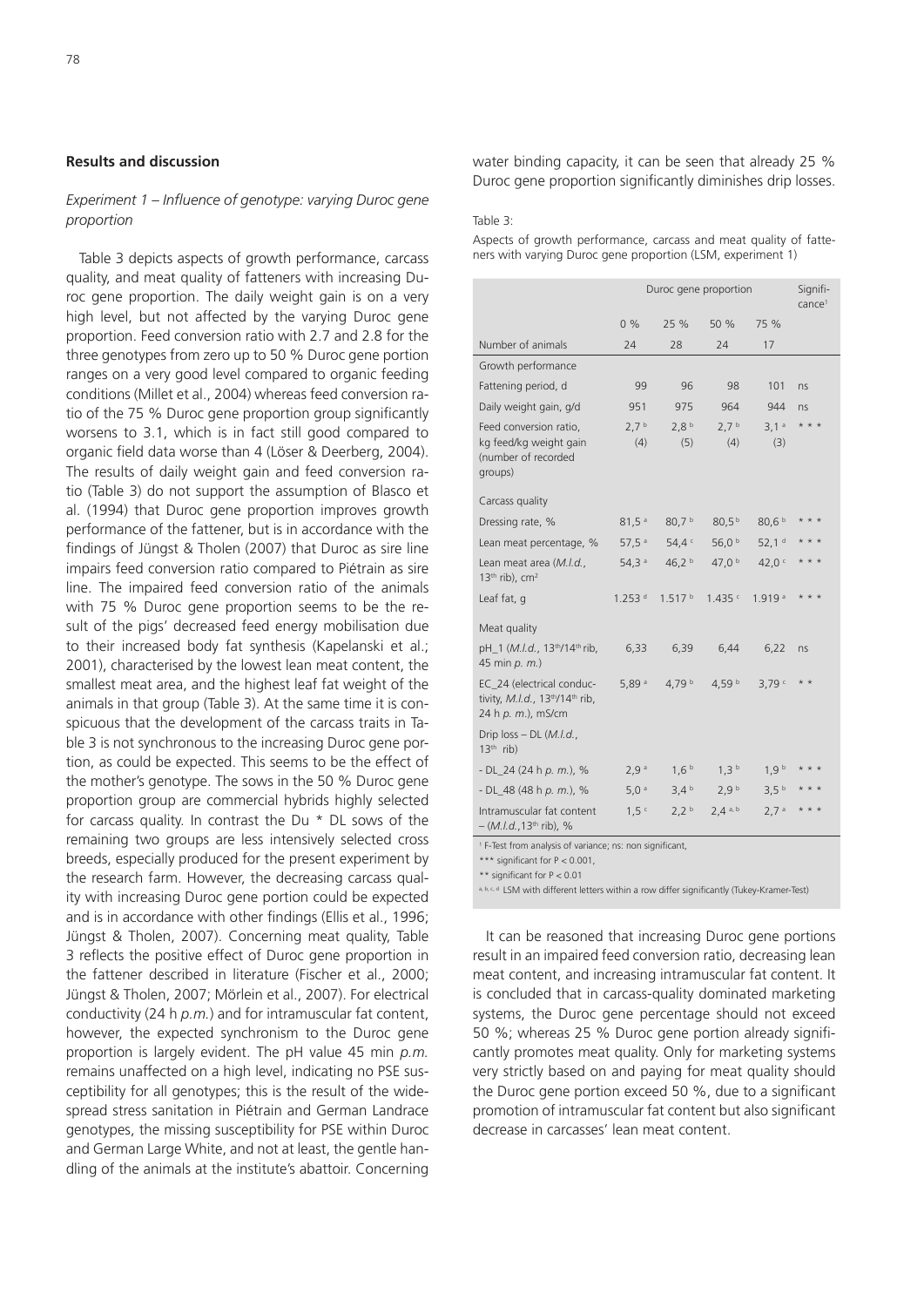### *Experiment 2 – Influence of feeding: mixed versus pure on-farm finishing diet*

Both finishing diets should cover the energy and Lysine demand of fattening pigs with an average daily weight gain of about 800 g leading to 12.5 MJ ME and 8.6 g Lysine per kg feed (DLG, 2002). Furthermore the mixed finishing diet of the control group with 5.4 g Methionine + Cystine/kg feed should cover the demand for sulphurcontaining amino acids, whereas due to the pure on-farm finishing diet of the experimental group, a non demandcovering Methionine + Cystine supply of about 4.5 g/kg feed was accepted. These intended feed compositions were only partially achieved (Table 2). The intended demand-covering Lysine-energy-quotient in the finishing diet of 0.69 (DLG, 2002) was undercut in the control group (0.62), but slightly exceeded in the experimental group with 0.72 (comp. Table 2). The recommended amount of Methionine + Cystine to Lysine content of  $> 60$  % (DLG, 2002) was fulfilled by the control group (67 %) but failed by the experimental group (52 %), as expected (comp. Table 2). The recommended amount of Methionine to sulphur-containing amino acids of  $> 50$  % (DLG, 2002)) was not achieved in both groups. Whereas the control group still reached 44 %, the experimental group failed strongly with only 38 % (comp. Table 2). In consequence, the pure on-farm finishing diet of the experimental group is characterised by the expected (and desired) deficit of the sulphur-containing amino acids Methionine and Cystine, but simultaneously disposes over an advantage in Lysine supply compared to the control group. But all diet characteristics considered the mixed finishing diet possesses a more well-balanced amino acid pattern compared to the pure on-farm finishing diet.

Table 4 points out aspects of growth performance, carcass quality, meat quality and economic success depending on the different feeding strategies in the final fattening period. It can be seen that growth performance moves on a high level (comp. also Table 3) and remains unaffected by the different finishing diets, which is mainly the effect of a sufficient energy supply (Moehn et al., 2000). The clear Methionine deficit was without negative consequences. In contrast, carcass quality was negatively influenced by the poor amino acid quality in the on-farm finishing diet and led to a lowered body protein synthesis but enhanced body fat synthesis (Table 4). This is in accordance with findings of various other studies (Kelly et al., 2007; Millet et al., 2006; Millet et al., 2005; Wood et al., 2004). But it seems that the amino acid deficiency, respectively imbalance, only had a marginal effect because the decrease of the animals' body protein synthesis was so small that the simultaneously enhanced body fat synthesis did not negatively affect growth performance (Table 4).

#### Table 4:

Aspects of growth performance, carcass, meat quality and economy under varying finishing diet conditions of 100 % organic origin (means, experiment 2)

|                                                                                                     | Control group<br>Mixed finishing<br>diet | Experimental<br>group<br>On-farm<br>finishing diet |
|-----------------------------------------------------------------------------------------------------|------------------------------------------|----------------------------------------------------|
| Number of castrates/females                                                                         | 15/16                                    | 15/16                                              |
| Growth traits                                                                                       |                                          |                                                    |
| Initial live weight, kg                                                                             | 22.1                                     | 22.1                                               |
| Final live weight, kg                                                                               | 117.2                                    | 117.4                                              |
| Weight gain during fattening period,<br>q/d                                                         | 831                                      | 835                                                |
| Feed conversion ratio, kg feed/kg<br>weight gain (number of recorded<br>groups)                     | 2.8<br>(8)                               | 2.9<br>(8)                                         |
| Carcass traits                                                                                      |                                          |                                                    |
| Carcass weight, kg                                                                                  | 90.2                                     | 89.6                                               |
| Lean to fat ratio $(M.I.d., 13th rib), 1$ :                                                         | 0.36 <sup>b</sup>                        | 0.40a                                              |
| Lean meat percentage, %                                                                             | 56.4a                                    | 55.2 <sup>b</sup>                                  |
| pH 1 (M.l.d., 13 <sup>th</sup> /14 <sup>th</sup> rib, 45 min<br>$p. m.$ )                           | 6.5                                      | 6.5                                                |
| Economic traits                                                                                     |                                          |                                                    |
| Revenues (without taxes), Euro/animal                                                               | 204.07                                   | 202.28                                             |
| Feed costs (without taxes), Euro/animal                                                             | 100.86                                   | 100.35                                             |
| Piglet costs (without taxes), Euro/animal                                                           | 72.35                                    | 72.35                                              |
| Surplus, Euro/animal                                                                                | 30.86                                    | 29.58                                              |
| a hii Marana cedah i differensa taasana cedah berta mereka bertama dan menceda angkarang di mengena |                                          |                                                    |

pelonging to growth traits and o traits differ significantly for p < 0.05 (t-test)

Meat quality was only considered in terms of PSE exclusion. The corresponding mean pH-values for both groups of 6.5 ± 0.2 in the *Musculus longissimus dorsi* (13th/14th rib), measured 45 min *p. m.,* indicate a good level without any PSE conditions (Table 4). But this effect is based on the genetic origin and the pre-slaughter conditions but not on the diet fed (Fischer, 2001). The surplus of the revenues after feed and piglet costs is used to describe economic success (Table 4). This simple figure is very meaningful because feed and piglet costs amount to more than 90 % to the allocable variable costs of the production process "pig fattening" (Rasmussen, 2004). The key data are (basis May 2004, without taxes): payouts per kg carcass weight (Ökoland – commercial organic trade cooperative): 2.27 Euro (control group, 56.4 % lean meat, comp. Table 4), 2.25 Euro (experimental group, 55.2 % lean meat, comp. Table 4); mean carcass weight: 89.9 kg/animal for both groups (comp. Table 4: carcass traits); mean live weight gain: 95.2 kg/animal for both groups (comp. Table 4: growth traits); feed amounts (data not presented): 50 kg initial feed (control and experimental group, respectively),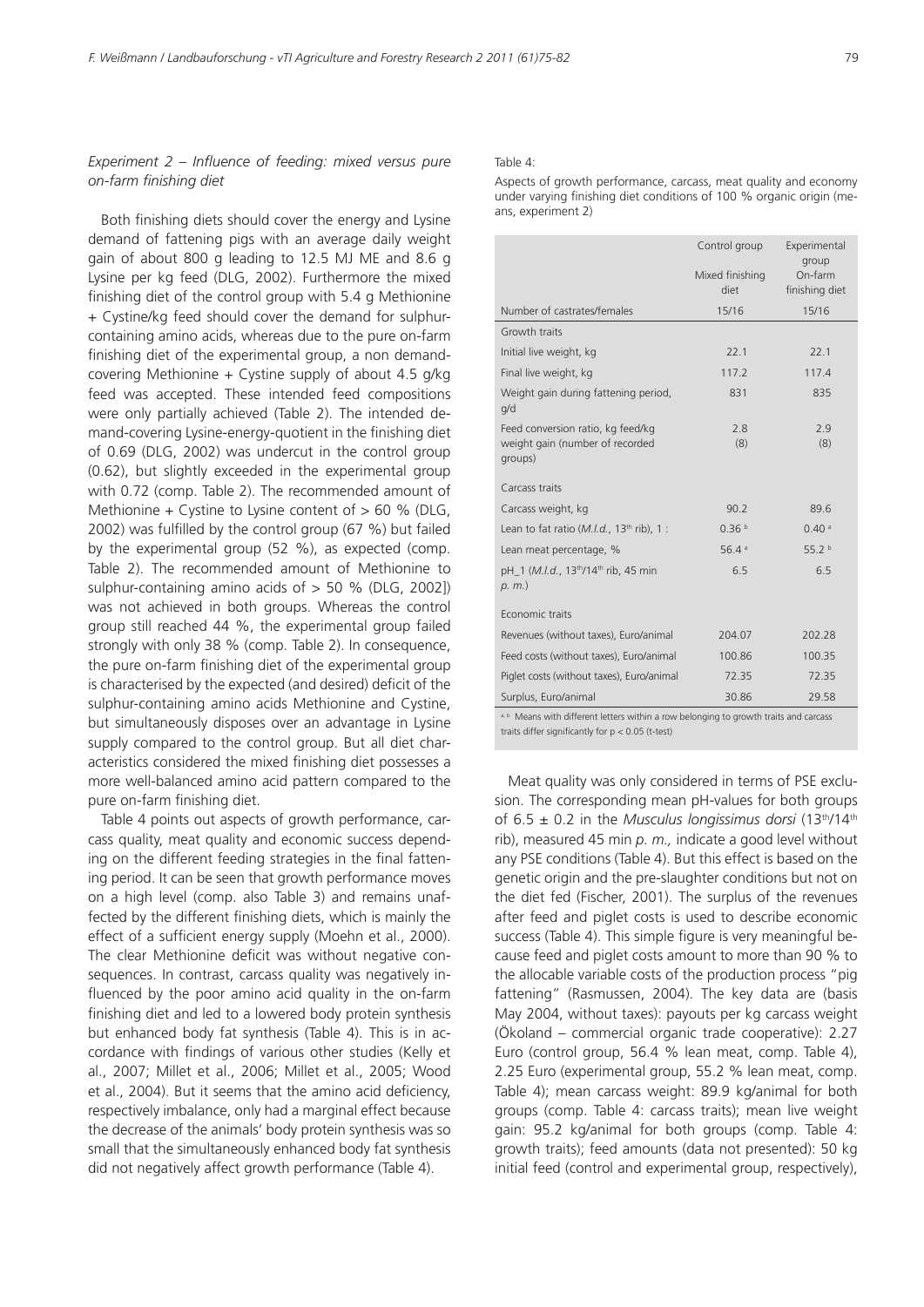218 kg mixed finishing feed (control group), 229 kg onfarm finishing feed (experimental group); feed costs per 100 kg feed (Reudink – commercial feed mill): 40.40 Euro (initial feed), 37.00 Euro (mixed finishing feed), 35.00 Euro (on-farm finishing feed). The revenues, total feed costs, piglet costs and the corresponding surplus of the revenues can be seen in Table 4. The resulting increment of 1.28 Euro per animal in favour of the control group shows that the minor feed costs of the pure on-farm finishing diet could not compensate the decrease in lean meat percentage of the animals of the experimental group. But the difference is small, so that a recommendation strongly depends on the actual price-cost relationship. But in addition it has to be considered that the difference between both groups may be higher in practice because the slight deficiency of the first limiting amino acid Lysine in the mixed finishing diet of the control group (see above) is not system inherent but seems to be the result of a failed recipe or feed mixture.

It can be reasoned that a pure on-farm finishing diet consisting of cereals and grain legumes is characterised by a deficit of sulphur-containing amino acids, in particular Methionine. Whereas growth performance remains unaffected on a high level, the body protein synthesis and therefore the economic important lean meat percentage are significantly diminished, leading to a lowered profitability despite minor feed costs.

## **Conclusions**

For both experiments it can be concluded that

- MEAT QUALITY-dominated marketing systems (in terms of higher intramuscular fat contents) have to accept (i.e., pay adequate prices for) more adipose carcasses. This tolerates genotypes with lower body protein synthesis capacity, like fatteners with high Duroc gene proportion, or promotes the use of imbalanced pure on-farm diets. The last mentioned fact is responsible for farm classification as a low external input system. But in fact such marketing systems are uncommon in European pig fattening – regardless whether in organic or conventional production systems.
- CARCASS QUALITY-dominated organic marketing targets – with the demand for lean meat rich carcasses, as it is the case in the European organic pork-market – require genotypes with high body protein synthesis capacity and diets which supply enough limiting amino acids, in first priority Lysine and in second priority Methionine. Such a modern genotype should not have more than 50 % Duroc gene proportion. The 25% Duroc gene portion option seems to be an auspicious alternative: it ensures sufficient lean meat and it simultaneously provides meat quality traits in order to pro-

mote marketability. Whereas modern lean meat rich genotypes with high body protein synthesis capacity can be more or less easily produced within the organic farming system, it is more difficult to prepare diets with a high quality amino acid pattern in the same way. Especially the supply of Methionine or of sulphur-containing amino acids requires feed ingredients like soy or soy products which are available regionally or on-farm only in the southern regions of Europe (and Germany). So, in the other parts of Europe or Germany the demand for lean carcasses, respectively the necessity of a high quality amino acid pattern in the diet, shifts the primordial low external input system which is typical for organic farming systems in direction to a high external input system, even if diets of 100 % organic origin are used. In consequence, if pure on-farm diets are claimed, adapted carcasses with lower lean meat percentages have to be accepted (and paid!) by the market partners and the customers.

#### **Literature**

- Blasco A, Gou P, Gispert M, Estany J, Soler Q, Diestre A, Tibau J (1994) Comparison of five types of pig crosses : I. Growth and carcass traits. Livest Prod Sci 40:171-178
- Brandt H, Lapp J, Baulain U, Brade W, Schön A, Fischer K, Weißmann F (2009): Nicht zu viel Duroc. bioland 5:24

DLG (2002) DLG-Futterwerttabellen – Schweine. Frankfurt a M : DLG-Verl, 64 p

- Ellis M, Webb AJ, Avery PJ, Brown I (1996) The influence of terminal sire genotype, sex, slaughter weight, feeding regime and slaughter-house on growth performance and carcass and meat quality in pigs and on the organoleptic properties of fresh pork. Anim Sci 62:521-530
- Euen S (2008) Personal communication. tegut, kff Kurhessische Fleischwaren Fulda, Gutberlet Stiftung & Co
- Fischer K (2001) Bedingungen für die Produktion von Schweinefleisch guter sensorischer und technologischer Qualität. Mitteilungsbl Fleischforsch Kulmbach 40(151):7-22
- Fischer K, Reichel M, Lindner JP, Wicke M, Branscheid W (2000) Einfluss der Vatertierrasse auf die Verzehrsqualität von Schweinefleisch. Arch Tierz 43:477-485
- Jüngst H, Tholen E (2007) Duroc als Endstufeneber. TopGenetik 11:29-31
- Kapelanski W, Falkowski J, Hammermeister A (2001) The effect of ad libitum and restricted feeding on fattening performance, carcass composition and meat quality of pigs. Natur Sci 9:269-276
- Kelly HRC, Browning HM, Day JEL, Martins A, Pearce GP, Stopes C, Edwards SA (2007) Effect of breed type, housing and feeding system on performance of growing pigs managed under organic conditions. J Sci Food Agric 87:2794-2800
- Laube S, Henning M, Brandt H, Kallweit E, Glodek P (2000) Die Fleischbeschaffenheit von Schweinekreuzungen mit besonderen Qualitätseigenschaften im Vergleich zum heutigen Standard- und Markenschweinangebot. Arch Tierz 43:463-476
- Loeser R, Deerberg F (2004) Ökologische Schweineproduktion : Struktur, Entwicklung, Probleme, politischer Handlungsbedarf [online]. To be found at [<http://orgprints.org/5164> \[q](http://orgprints.org/5164)uoted 16.03.2011]
- Millet S, Hesta M, Seynaeve M, Ongenae E, De Smet S, Debraekeleer J, Janssens GPJ (2004) Performance, meat and carcass traits of fattening pigs with organic versus conventional housing and nutrition. Livest Prod Sci 87:109-119
- Millet S, Ongenae E, Hesta M, Seynaeve M, De Smet S, Janssens GPJ (2006)